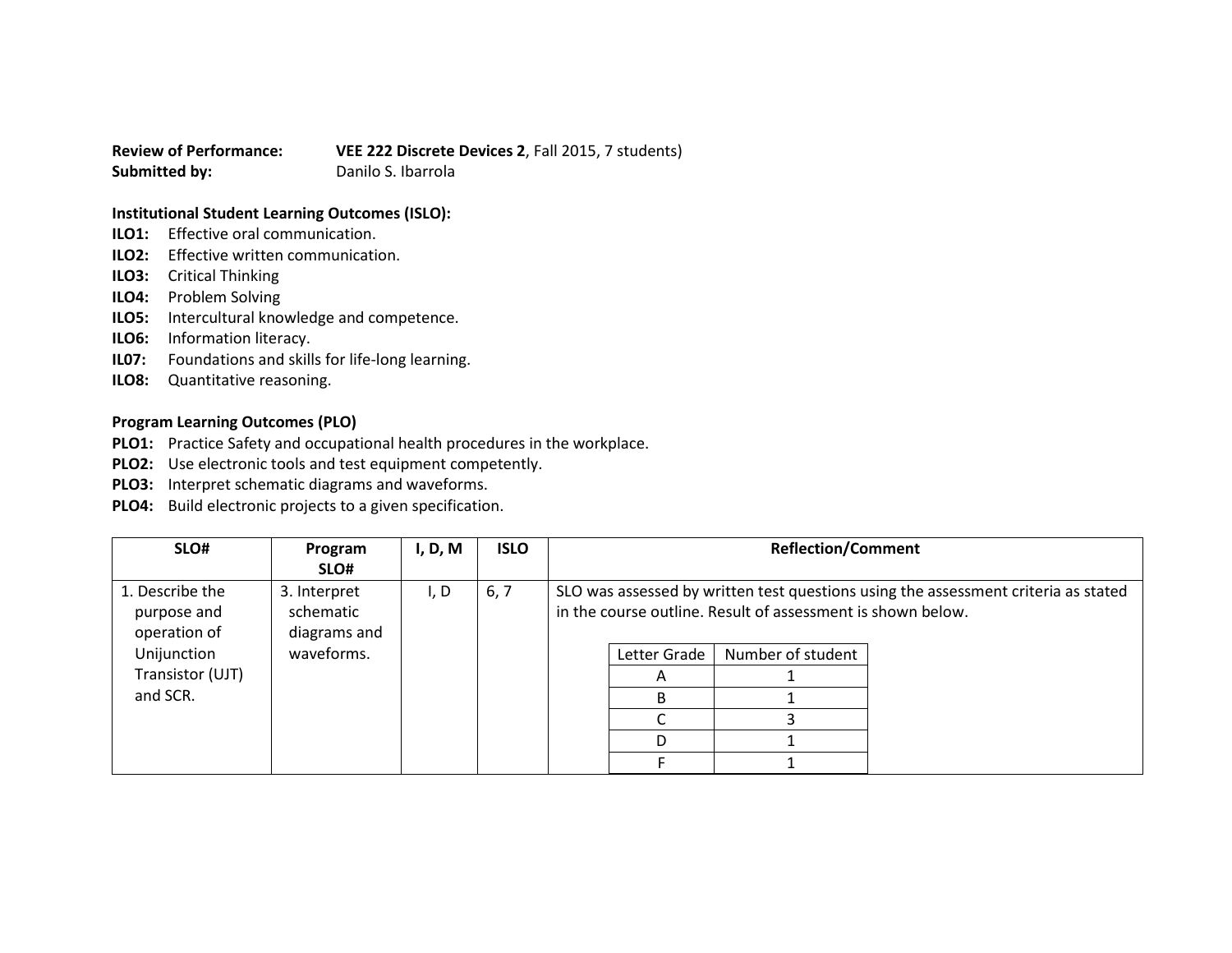| 2. Describe UJT<br>oscillator<br>operation.                                                                   | 3. Interpret<br>schematic<br>diagrams and               | I, D | 6, 7                                                                                                                                              | SLO was assessed by written test questions using the assessment criteria as stated<br>in the course outline. Result of assessment is shown below. |  |  |  |
|---------------------------------------------------------------------------------------------------------------|---------------------------------------------------------|------|---------------------------------------------------------------------------------------------------------------------------------------------------|---------------------------------------------------------------------------------------------------------------------------------------------------|--|--|--|
|                                                                                                               | waveforms.                                              |      |                                                                                                                                                   | Letter Grade<br>Number of student                                                                                                                 |  |  |  |
|                                                                                                               |                                                         |      |                                                                                                                                                   | A                                                                                                                                                 |  |  |  |
|                                                                                                               |                                                         |      |                                                                                                                                                   | B<br>0                                                                                                                                            |  |  |  |
|                                                                                                               |                                                         |      |                                                                                                                                                   | C<br>0                                                                                                                                            |  |  |  |
|                                                                                                               |                                                         |      |                                                                                                                                                   | D<br>0                                                                                                                                            |  |  |  |
|                                                                                                               |                                                         |      |                                                                                                                                                   | F.<br>$\Omega$                                                                                                                                    |  |  |  |
| 3. Describe SCR<br>I, D<br>6, 7<br>3. Interpret<br>schematic<br>trigger control<br>operation.<br>diagrams and |                                                         |      | SLO was assessed by written test questions using the assessment criteria as stated<br>in the course outline. Result of assessment is shown below. |                                                                                                                                                   |  |  |  |
|                                                                                                               | waveforms.                                              |      |                                                                                                                                                   | Number of student<br>Letter Grade                                                                                                                 |  |  |  |
|                                                                                                               |                                                         |      |                                                                                                                                                   | 7<br>A                                                                                                                                            |  |  |  |
|                                                                                                               |                                                         |      |                                                                                                                                                   | $\Omega$<br>B                                                                                                                                     |  |  |  |
|                                                                                                               |                                                         |      |                                                                                                                                                   | $\mathsf{C}$<br>0                                                                                                                                 |  |  |  |
|                                                                                                               |                                                         |      |                                                                                                                                                   | 0<br>D                                                                                                                                            |  |  |  |
|                                                                                                               |                                                         |      |                                                                                                                                                   | E.<br>$\Omega$                                                                                                                                    |  |  |  |
| 4. Describe SCR<br>power control<br>operation.                                                                | 3. Interpret<br>schematic<br>diagrams and               | D    | 6, 7                                                                                                                                              | SLO was assessed by written test questions using the assessment criteria as stated<br>in the course outline. Result of assessment is shown below. |  |  |  |
|                                                                                                               | waveforms.                                              |      |                                                                                                                                                   | Letter Grade<br>Number of student                                                                                                                 |  |  |  |
|                                                                                                               |                                                         |      |                                                                                                                                                   | Α<br>1                                                                                                                                            |  |  |  |
|                                                                                                               |                                                         |      |                                                                                                                                                   | 6<br>B.                                                                                                                                           |  |  |  |
|                                                                                                               |                                                         |      |                                                                                                                                                   | C<br>0                                                                                                                                            |  |  |  |
|                                                                                                               |                                                         |      |                                                                                                                                                   | D<br>0                                                                                                                                            |  |  |  |
|                                                                                                               |                                                         |      |                                                                                                                                                   | $\mathbf 0$                                                                                                                                       |  |  |  |
| 5. Describe SCR<br>circuit<br>troubleshooting.                                                                | 3. Interpret<br>schematic<br>diagrams and<br>waveforms. | I, D | 6, 7                                                                                                                                              | SLO was assessed by written test questions using the assessment criteria as stated<br>in the course outline. Result of assessment is shown below. |  |  |  |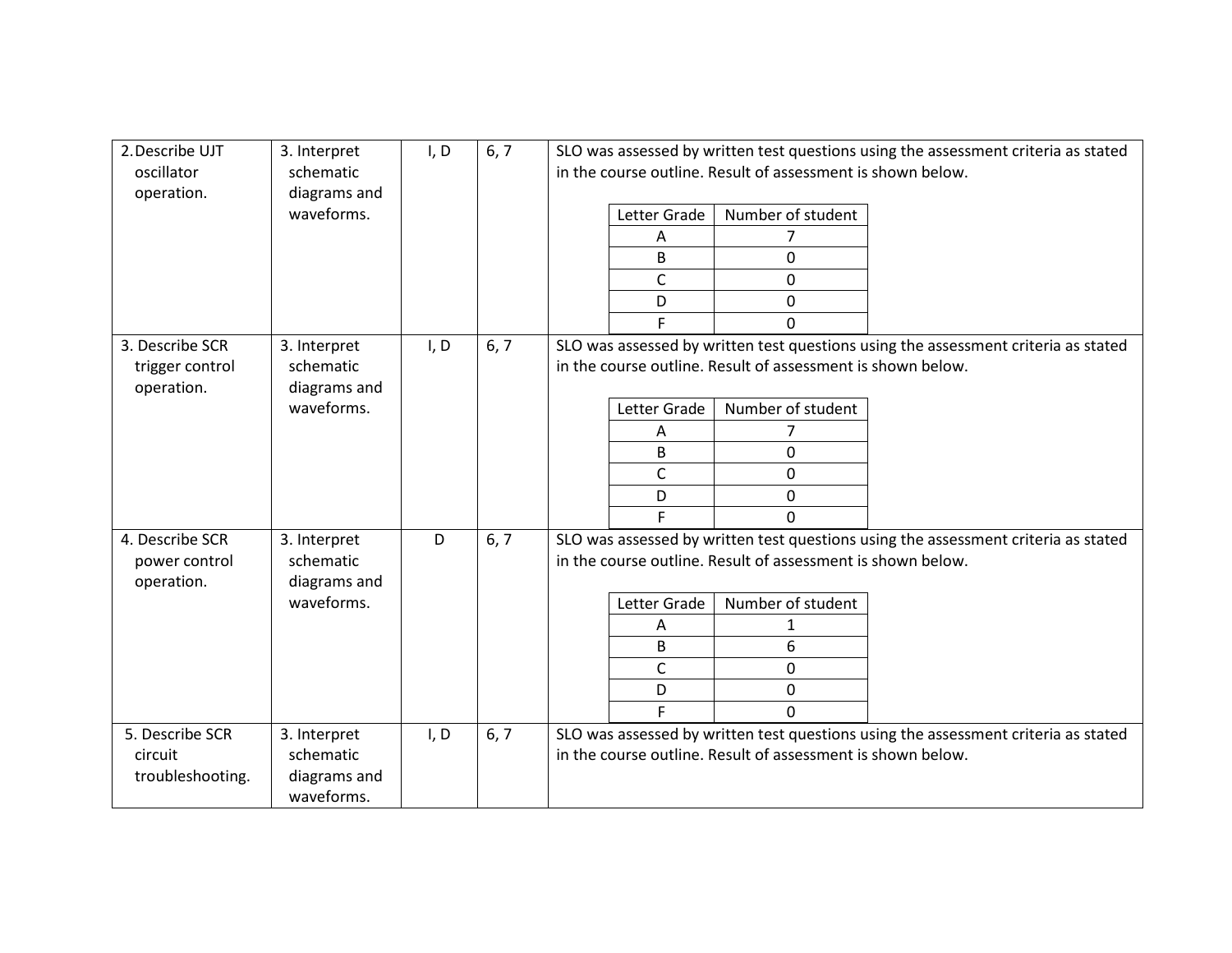|                                 |                           |      |      |                                                             | Letter Grade | Number of student                                           |                                                                                    |
|---------------------------------|---------------------------|------|------|-------------------------------------------------------------|--------------|-------------------------------------------------------------|------------------------------------------------------------------------------------|
|                                 |                           |      |      |                                                             | A            |                                                             |                                                                                    |
|                                 |                           |      |      |                                                             | B            | 6                                                           |                                                                                    |
|                                 |                           |      |      |                                                             | C            | 0                                                           |                                                                                    |
|                                 |                           |      |      |                                                             | D            | 0                                                           |                                                                                    |
|                                 |                           |      |      |                                                             |              | U                                                           |                                                                                    |
| 6. Describe the                 | 3. Interpret              | I, D | 6, 7 |                                                             |              |                                                             | SLO was assessed by written test questions using the assessment criteria as stated |
| relationship<br>between Triacs, | schematic<br>diagrams and |      |      |                                                             |              | in the course outline. Result of assessment is shown below. |                                                                                    |
| Diac and four-                  | waveforms.                |      |      |                                                             | Letter Grade | Number of student                                           |                                                                                    |
| layered devices.                |                           |      |      |                                                             | A            | 2                                                           |                                                                                    |
|                                 |                           |      |      |                                                             | B            | 5                                                           |                                                                                    |
|                                 |                           |      |      |                                                             | $\mathsf{C}$ | 0                                                           |                                                                                    |
|                                 |                           |      |      |                                                             | D            | 0                                                           |                                                                                    |
|                                 |                           |      |      |                                                             |              | 0                                                           |                                                                                    |
| 7. Describe the                 | 3. Interpret              | I, D | 6, 7 |                                                             |              |                                                             | SLO was assessed by written test questions using the assessment criteria as stated |
| construction,<br>operation and  | schematic<br>diagrams and |      |      | in the course outline. Result of assessment is shown below. |              |                                                             |                                                                                    |
| application of                  | waveforms.                |      |      |                                                             | Letter Grade | Number of student                                           |                                                                                    |
| Programmable                    |                           |      |      |                                                             | A            |                                                             |                                                                                    |
| Unijunction                     |                           |      |      |                                                             | B            | 3                                                           |                                                                                    |
| Transistor (PUT)                |                           |      |      |                                                             | $\mathsf{C}$ | 0                                                           |                                                                                    |
|                                 |                           |      |      |                                                             | D            | 2                                                           |                                                                                    |
|                                 |                           |      |      |                                                             |              |                                                             |                                                                                    |

**Special comments:** 7 out of 7 or 100% of the students got a grade of C and higher.

**Summary of Grades:**

| A+ | = | 0 |
|----|---|---|
| А  | = | 0 |
| А- | = | 1 |
| B+ | = | 1 |